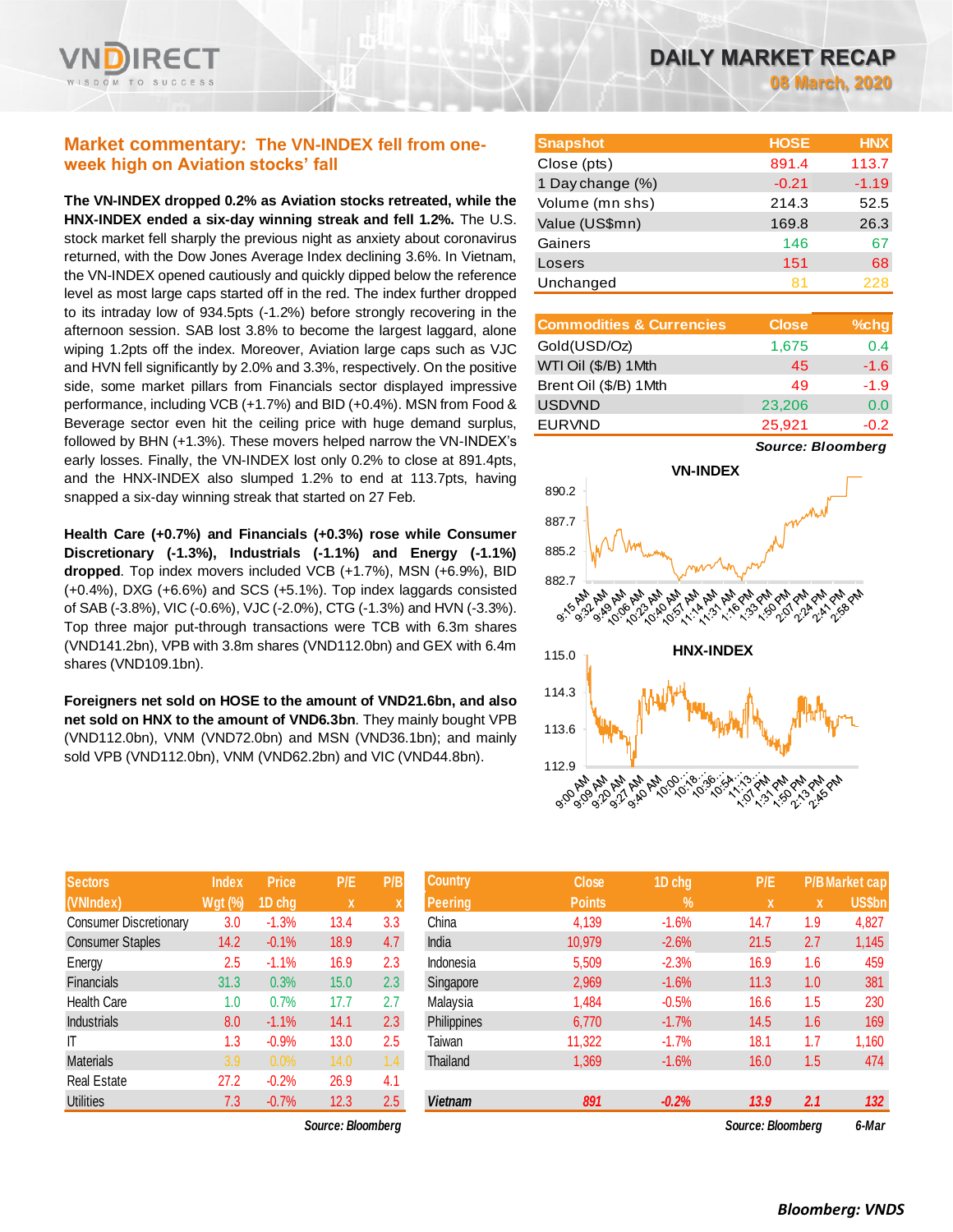

# **Market News**

**Oil extends collapse below US\$50 with Russia and OPEC squaring off.** Oil extended its slide from the lowest close in more than two years as investors wait for a Russian response to OPEC's plan for deeper and longer cuts to offset the demand destruction caused by the coronavirus. Brent closed below US\$50 for the first time since mid-2017 on Thursday after OPEC ministers tried to force Russia into accepting a proposal for a supply cut of 1.5m barrels a day through to year-end. Cartel members warned that a failure to join may lead to the coalition abandoning curbs altogether. OPEC Secretary-General Mohammad Barkindo struck a more conciliatory tone and said there is no reason to doubt Russia's commitment to the alliance. *(Bloomberg)*

**Coal to remain key in Vietnam's power expansion - Fitch Solutions.** Coal remains the most practical option in the near-term to stimulate affordable electricity generation growth at the pace and scale needed by the country, said Fitch Solutions. Vietnam's power expansion is predicted to continue being largely driven by coal despite increasing pressures on the fuel source of late, Fitch Solution said in a report. The National Steering Committee for Power Development has recommended scaling the share of coal down for the upcoming Power Development Plan (PDP) VIII, eliminating nearly 15GW of planned coal projects and for coal to account only 37% of Vietnam's electricity by 2025, due to slow progress and environmental opposition to in some coal projects. According to Fitch, the government initially had a coal capacity target of 106 gigawatts (GW) by 2025, and for an additional 55GW of coal capacity from 2017 to 2030. There is yet to be a decision made on capacity targets, and it is expected that the government is likely to retain an ongoing commitment to coal at present. Fitch Solutions referred to its key project database that there are more than 17GW of coal power plants that are already under construction, and almost another 29GW under preconstruction stages. "It is unclear how the government will halt the development of these projects that are already under construction without incurring significant compensation costs," it said. Furthermore, Vietnam is facing looming threats of power shortages over the coming years, given an expected surge in power demand, and has in fact been trying to fast-track the development of some of these projects since 2019. It is clear that the government is prioritizing the development of the power sector in general to support the country's strong economic growth. Meanwhile, coal remains the most practical option in the near-term to stimulate affordable electricity generation growth at the pace and scale needed by the country, given its affordability, accessibility and reliability, stressed Fitch. A key supportive factor for continued coal-fired power growth is the continued access to financing from China and South Korea. While a shifting international financing environment for coal amid environmental concerns possess some downside risks, it is expected that alternative financing sources, particularly from China, will likely remain forthcoming. Fitch's report noted that the 1,200MW Vung Ang 2 and 1,980MW Vinh Tan 3 coal-fired power plants have come under the spotlight following OCBC Bank, Standard Chartered Bank and HSBC Bank recent announcements to withdraw financing from the plants. Japan, a key financing source in the region, is also looking towards reviewing their coal financing and export policies by end of June 2020. That said, most Chinese and South Korean banks, which form a substantial majority to Vietnam's coal financing, have not flagged any commitments to exit coal yet. Crucially, these countries aim to generate external demand for coal power equipment through the use of their respective export credit agencies, amid a decline in domestic coal power markets. Fitch stressed that many banks with effective coal bans also have financing loopholes and exemptions, which unlock funding for certain projects in light of its importance to economic development. As such, the extent and scope of Japan's coal financing review also remains uncertain at present, said Fitch. *(Vietnamnet.vn)*

### **Notable Corporate Events**

**Vincom Retail Joint Stock Company (VRE VN HOSE) - Business activities:** VRE will provide a VND300bn relief package to help customers who rent space in its commercial centres nationwide overcome the impact of the COVID-19 outbreak, the company said. The aid will come in the form of rent reduction and issuing vouchers for sales promotions. *(Ndh.vn)*

*<to be continued>*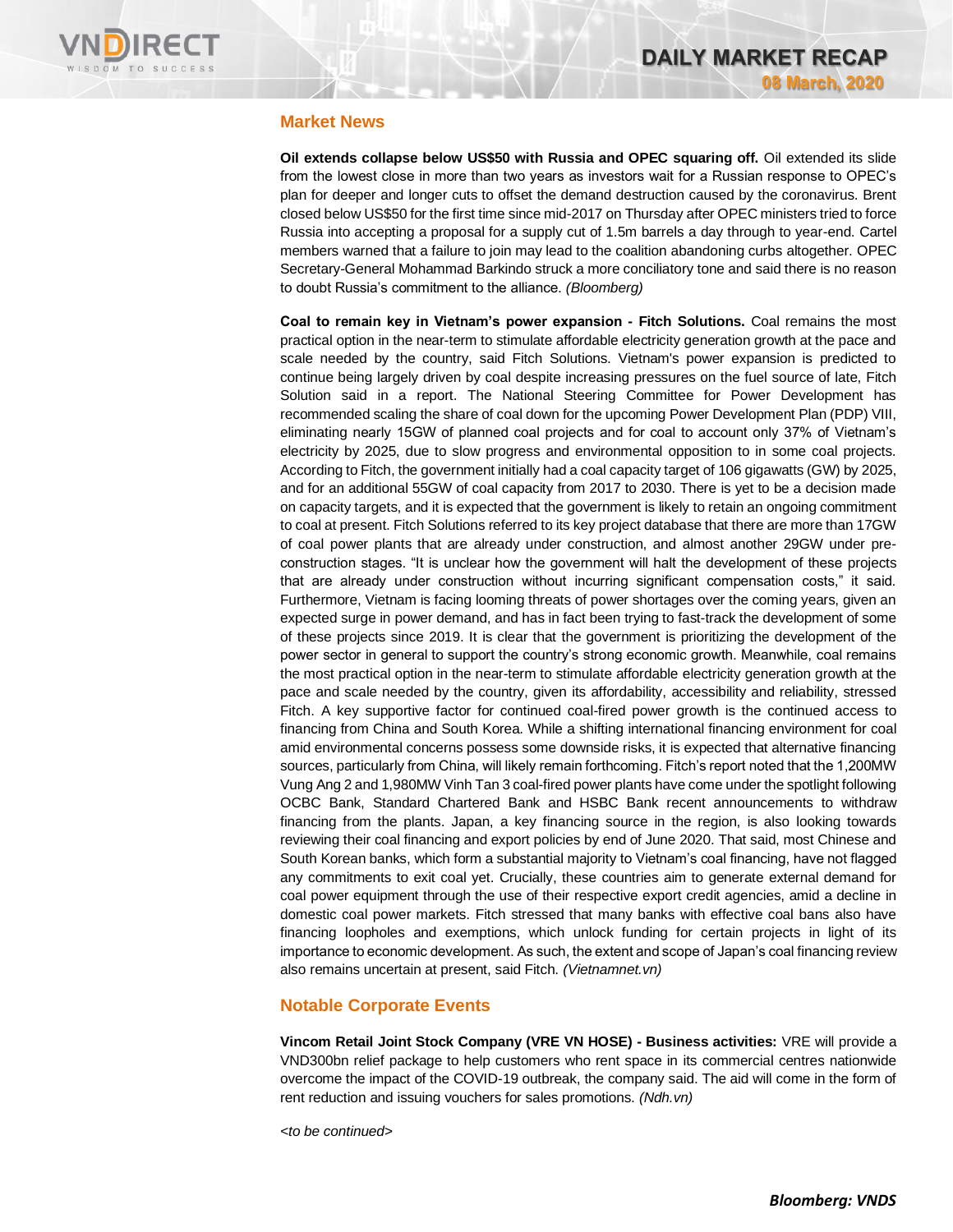### Vľ ECT WISDOM TO SUCCESS

# **DAILY MARKET RECAP**

**08 March, 2020**

# **COVERAGE SUMMARY**

| Ticker                  | <b>Close price</b> | <b>Adjusted target</b><br>price | <b>Dividend yield</b> | <b>Potential return</b> | <b>Rating</b> | <b>Latest report</b> |
|-------------------------|--------------------|---------------------------------|-----------------------|-------------------------|---------------|----------------------|
| PC <sub>1</sub>         | 14,850             | 24,500                          | 0.0%                  | 65.0%                   | <b>ADD</b>    | Link                 |
| <b>LPB</b>              | 8,500              | 10,000                          | 0.0%                  | 17.6%                   | ADD           | Link                 |
| <b>NLG</b>              | 26,200             | 39,600                          | 1.9%                  | 53.1%                   | <b>ADD</b>    | <b>Link</b>          |
| <b>ACV</b>              | 61,200             | 105,000                         | 0.0%                  | 71.6%                   | ADD           | Link                 |
| <b>DPM</b>              | 12,450             | 15,800                          | 8.0%                  | 34.9%                   | <b>ADD</b>    | Link                 |
| QNS                     | 26,300             | 44,300                          | 1.9%                  | 70.4%                   | ADD           | Link                 |
| <b>LTG</b>              | 18,300             | 27,300                          | 8.7%                  | 57.9%                   | <b>ADD</b>    | Link                 |
| VCB                     | 84,500             | 92,200                          | 0.9%                  | 10.0%                   | <b>HOLD</b>   | Link                 |
| <b>MBB</b>              | 20,650             | 34,300                          | 2.9%                  | 69.0%                   | <b>ADD</b>    | Link                 |
| <b>VPB</b>              | 27,500             | 21,200                          | 0.0%                  | $-22.9%$                | REDUCE        | Link                 |
| <b>TCM</b>              | 18,000             | 28,200                          | 2.9%                  | 59.6%                   | ADD           | Link                 |
| HPG                     | 22,400             | 29,700                          | 0.0%                  | 32.6%                   | ADD           | Link                 |
| <b>PVT</b>              | 12,400             | 21,000                          | 8.4%                  | 77.8%                   | <b>ADD</b>    | Link                 |
| <b>STK</b>              | 17,250             | 22,400                          | 8.7%                  | 38.6%                   | ADD           | Link                 |
| <b>AAA</b>              | 12,350             | 25,300                          | 16.5%                 | 121.3%                  | <b>ADD</b>    | $Link$               |
| <b>PNJ</b>              | 80,700             | 86,200                          | 2.2%                  | 9.0%                    | <b>HOLD</b>   | Link                 |
| <b>KDH</b>              | 24,500             | 28,300                          | 2.0%                  | 17.5%                   | <b>ADD</b>    | Link                 |
| <b>DCM</b>              | 6,110              | 8,900                           | 14.7%                 | 60.4%                   | ADD           | Link                 |
| <b>VTP</b>              | 120,000            | 111,000                         | 1.2%                  | $-6.3%$                 | <b>HOLD</b>   | Link                 |
| ACB                     | 25,300             | 30,400                          | 4.0%                  | 24.1%                   | ADD           | Link                 |
| GAS                     | 77,500             | 95,700                          | 5.2%                  | 28.7%                   | ADD           | <b>Link</b>          |
| <b>PVS</b>              | 15,100             | 24,100                          | 4.6%                  | 64.2%                   | ADD           | <b>Link</b>          |
| <b>PVD</b>              | 12,250             | 16,500                          | 0.0%                  | 34.7%                   | ADD           | <b>Link</b>          |
| <b>MSH</b>              | 40,500             | 51,600                          | 8.6%                  | 36.0%                   | ADD           | <b>Link</b>          |
| <b>MWG</b>              | 103,100            | 170,600                         | 1.5%                  | 66.9%                   | <b>ADD</b>    | Link                 |
| POW                     | 10,100             | 16,700                          | 0.0%                  | 65.3%                   | ADD           | Link                 |
| тсв                     | 22,050             | 27,400                          | 0.0%                  | 24.3%                   | ADD           | Link                 |
| <b>PPC</b>              | 26,800             | 27,879                          | 9.4%                  | 13.4%                   | <b>HOLD</b>   | Link                 |
| <b>VIB</b>              | 18,200             | 21,200                          | 2.7%                  | 19.2%                   | ADD           | $Link$               |
| KBC                     | 14,700             | 17,500                          | 6.8%                  | 25.9%                   | ADD           | Link                 |
| <b>VNM</b>              | 104,200            | 155,600                         | 4.3%                  | 53.7%                   | ADD           | $Link$               |
| <b>VHM</b>              | 80,900             | 104,300                         | 1.2%                  | 30.1%                   | ADD           | Link                 |
| <b>VJC</b>              | 120,500            | 142,200                         | 2.5%                  | 20.5%                   | ADD           | Link                 |
| <b>VHC</b>              | 32,050             | 39,700                          | 3.2%                  | 27.0%                   | ADD           | Link                 |
| <b>VRE</b>              | 28,500             | 42,600                          | 0.0%                  | 49.5%                   | <b>ADD</b>    | $Link$               |
| <b>GMD</b>              | 19,050             | 29,500                          | 0.0%                  | 54.9%                   | ADD           | Link                 |
| $\overline{\text{DBC}}$ | 19,650             | 30,700                          | 2.6%                  | 58.8%                   | ADD           | <b>Link</b>          |
| <b>FPT</b>              | 54,000             | 74,000                          | 3.7%                  | 40.7%                   | ADD           | Link                 |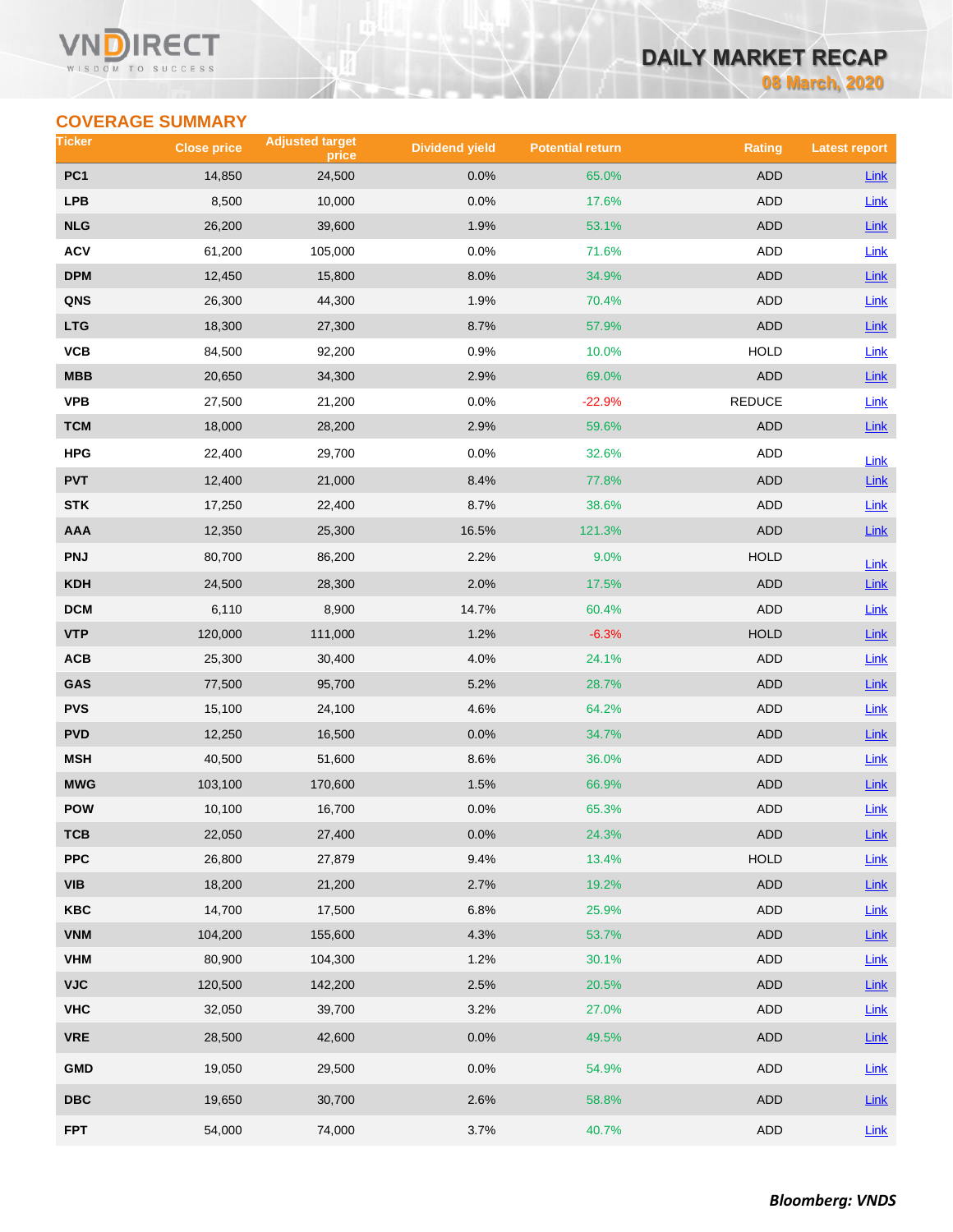# **MARKET MOVEMENTS**

WISDOM TO SUCCESS

ECT

|                    | <b>HOSE</b>  |     |      |         |              |  |  |  |  |  |  |  |  |
|--------------------|--------------|-----|------|---------|--------------|--|--|--|--|--|--|--|--|
| <b>Top gainers</b> |              |     |      |         | <b>VND</b>   |  |  |  |  |  |  |  |  |
| <b>Ticker</b>      | Last         | Cha | %chq | Vol.    | <b>Index</b> |  |  |  |  |  |  |  |  |
|                    | <b>Price</b> |     |      |         | impact       |  |  |  |  |  |  |  |  |
| <b>VPS</b>         | 10,700       | 700 | 7.00 | 2,030   | 0.005        |  |  |  |  |  |  |  |  |
| <b>AMD</b>         | 3,060        | 200 | 6.99 | 1.28MLN | 0.010        |  |  |  |  |  |  |  |  |
| QCG                | 5,970        | 390 | 6.99 | 4.05MLN | 0.031        |  |  |  |  |  |  |  |  |
| <b>LDG</b>         | 6,900        | 450 | 6.98 | 5.40MLN | 0.031        |  |  |  |  |  |  |  |  |
| <b>PXT</b>         | 1,230        | 80  | 6.96 | 21,660  | 0.000        |  |  |  |  |  |  |  |  |

| <b>VND</b><br><b>Top losers</b> |              |          |         |       |              | <b>Top losers</b> |              |          |          |        | <b>VND</b> |
|---------------------------------|--------------|----------|---------|-------|--------------|-------------------|--------------|----------|----------|--------|------------|
| <b>Ticker</b>                   | Last         | Chg      | $%$ chg | Vol.  | <b>Index</b> | Ticker            | Last         | Chg      | $%$ chg  | Vol.   | Index      |
|                                 | <b>Price</b> |          |         |       | impact       |                   | <b>Price</b> |          |          |        | impact     |
| <b>PLP</b>                      | 9.350        | $-700$   | $-6.97$ | 8.760 | $-0.005$     | <b>ACM</b>        | 500          | $-100$   | $-16.67$ | 73,400 | $-0.005$   |
| <b>CMV</b>                      | 16,100       | $-1,200$ | $-6.94$ | 10    | $-0.004$     | <b>MCF</b>        | 9.000        | $-1.000$ | $-10.00$ | 1,900  | $-0.004$   |
| <b>RIC</b>                      | 6.060        | $-450$   | $-6.91$ | 330   | $-0.004$     | HCT               | 22.600       | $-2.500$ | $-9.96$  | 200    | $-0.001$   |
| <b>HRC</b>                      | 39,100       | $-2,900$ | $-6.90$ | 1,090 | $-0.025$     | <b>TMX</b>        | 13.700       | $-1,500$ | $-9.87$  | 200    | $-0.002$   |
| <b>FDC</b>                      | 12.100       | $-850$   | $-6.56$ | 1.440 | $-0.010$     | <b>PCG</b>        | 8.300        | $-900$   | $-9.78$  | 2,200  | $-0.003$   |

|               | <b>Top index movers</b> |       |      |         | <b>VND</b>   |
|---------------|-------------------------|-------|------|---------|--------------|
| <b>Ticker</b> | Last                    | Cha   | %chq | Vol.    | <b>Index</b> |
|               | <b>Price</b>            |       |      |         | impact       |
| <b>VCB</b>    | 84,500                  | 1,400 | 1.68 | 884,750 | 1.510        |
| <b>MSN</b>    | 54,400                  | 3,500 | 6.88 | 2.79MLN | 1.190        |
| <b>BID</b>    | 46.850                  | 200   | 0.43 | 555.990 | 0.234        |
| <b>DXG</b>    | 13,700                  | 850   | 6.61 | 4.83MLN | 0.129        |
| SCS           | 117,500                 | 5,700 | 5.10 | 59,850  | 0.083        |

| <b>Top index laggers</b> |              |          |         |         | <b>VND</b>   |
|--------------------------|--------------|----------|---------|---------|--------------|
| <b>Ticker</b>            | Last         | Cha      | %chq    | Vol.    | <b>Index</b> |
|                          | <b>Price</b> |          |         |         | impact       |
| <b>SAB</b>               | 162,600      | $-6,400$ | $-3.79$ | 38,170  | $-1.193$     |
| <b>VIC</b>               | 105,000      | $-600$   | $-0.57$ | 750,830 | $-0.590$     |
| VJC                      | 120,500      | $-2,500$ | $-2.03$ | 299.570 | $-0.394$     |
| <b>CTG</b>               | 25,800       | $-350$   | $-1.34$ | 5.35MLN | $-0.379$     |
| <b>HVN</b>               | 24.950       | $-850$   | $-3.29$ | 782.600 | $-0.351$     |

| <b>Top liquidity</b> |                      |          |         | <b>VND</b>      | <b>Top liquidity</b> |            |                      |        |         | <b>VND</b>        |                 |
|----------------------|----------------------|----------|---------|-----------------|----------------------|------------|----------------------|--------|---------|-------------------|-----------------|
| <b>Ticker</b>        | Last<br><b>Price</b> | Chg      | %chg    | Val.<br>(VNDbn) | Index<br>impact      | Ticker     | Last<br><b>Price</b> | Chg    | %chq    | Val.<br>(VNDbn)   | Index<br>impact |
| <b>STB</b>           | 12,250               | 50       | 0.41    | 148             | 0.027                | <b>SHB</b> | 12.400               | $-500$ | $-3.88$ | 279               | $-0.667$        |
| <b>MSN</b>           | 54,400               | 3,500    | 6.88    | 146             | 1.190                | <b>ACB</b> | 25,300               | $-300$ | $-1.17$ | 100               | $-0.483$        |
| <b>CTG</b>           | 25,800               | $-350$   | $-1.34$ | 138             | $-0.379$             | <b>MBG</b> | 19.400               | 1.700  | 9.60    | 35                | 0.033           |
| <b>MWG</b>           | 103.100              | $-2,400$ | $-2.27$ | 85              | $-0.316$             | <b>PVS</b> | 15,100               | $-100$ | $-0.66$ | 23                | $-0.024$        |
| <b>MBB</b>           | 20,650               | 0        | 0.00    | 78              | 0.000                | <b>NVB</b> | 8,700                | $-200$ | $-2.25$ | 15                | $-0.079$        |
|                      |                      |          |         |                 |                      |            |                      |        |         | Source: Bloomberg |                 |

*Source: Bloomberg*

|                                  |              | <b>HOSE</b> |         |         |              |                    |              | <b>HNX</b> |         |         |              |
|----------------------------------|--------------|-------------|---------|---------|--------------|--------------------|--------------|------------|---------|---------|--------------|
| <b>VND</b><br><b>Top gainers</b> |              |             |         |         |              | <b>Top gainers</b> |              |            |         |         | <b>VND</b>   |
| Ticker                           | Last         | Chg         | $%$ chg | Vol.    | <b>Index</b> | <b>Ticker</b>      | Last         | Chg        | $%$ chg | Vol.    | <b>Index</b> |
|                                  | <b>Price</b> |             |         |         | impact       |                    | <b>Price</b> |            |         |         | impact       |
| VPS                              | 10,700       | 700         | 7.00    | 2,030   | 0.005        | <b>SPI</b>         | 1,000        | 100        | 11.11   | 61,000  | 0.002        |
| AMD                              | 3,060        | 200         | 6.99    | 1.28MLN | 0.010        | <b>MEC</b>         | 1,100        | 100        | 10.00   | 26,100  | 0.000        |
| QCG                              | 5,970        | 390         | 6.99    | 4.05MLN | 0.031        | <b>BXH</b>         | 12,300       | 1,100      | 9.82    | 3,000   | 0.001        |
| LDG                              | 6,900        | 450         | 6.98    | 5.40MLN | 0.031        | DC <sub>2</sub>    | 6,800        | 600        | 9.68    | 67,200  | 0.001        |
| <b>PXT</b>                       | 1,230        | 80          | 6.96    | 21,660  | 0.000        | <b>MBG</b>         | 19,400       | 1,700      | 9.60    | 2.11MLN | 0.033        |
|                                  |              |             |         |         |              |                    |              |            |         |         |              |

| <b>VND</b><br><b>Top losers</b> |              |          |         |       |              | <b>Top losers</b> |              |          |          |        | <b>VND</b>   |
|---------------------------------|--------------|----------|---------|-------|--------------|-------------------|--------------|----------|----------|--------|--------------|
| Ticker                          | Last         | Chg      | $%$ chq | Vol.  | <b>Index</b> | Ticker            | Last         | Chg      | $%$ chg  | Vol.   | <b>Index</b> |
|                                 | <b>Price</b> |          |         |       | impact       |                   | <b>Price</b> |          |          |        | impact       |
| PLP                             | 9.350        | $-700$   | $-6.97$ | 8,760 | $-0.005$     | <b>ACM</b>        | 500          | $-100$   | $-16.67$ | 73.400 | $-0.005$     |
| <b>CMV</b>                      | 16.100       | $-1,200$ | $-6.94$ | 10    | $-0.004$     | <b>MCF</b>        | 9,000        | $-1.000$ | $-10.00$ | 1,900  | $-0.004$     |
| <b>RIC</b>                      | 6.060        | $-450$   | $-6.91$ | 330   | $-0.004$     | <b>HCT</b>        | 22,600       | $-2.500$ | $-9.96$  | 200    | $-0.001$     |
| <b>HRC</b>                      | 39,100       | $-2,900$ | $-6.90$ | 1,090 | $-0.025$     | <b>TMX</b>        | 13,700       | $-1,500$ | $-9.87$  | 200    | $-0.002$     |
| <b>FDC</b>                      | 12.100       | $-850$   | $-6.56$ | 1,440 | $-0.010$     | <b>PCG</b>        | 8,300        | $-900$   | $-9.78$  | 2,200  | $-0.003$     |

|            | <b>Top index movers</b> |       |      |         | <b>VND</b>   | Top index movers |              | <b>VND</b> |         |         |              |
|------------|-------------------------|-------|------|---------|--------------|------------------|--------------|------------|---------|---------|--------------|
| Ticker     | Last                    | Chg   | %chq | Vol.    | <b>Index</b> | Ticker           | Last         | Chg        | $%$ chg | Vol.    | <b>Index</b> |
|            | <b>Price</b>            |       |      |         | impact       |                  | <b>Price</b> |            |         |         | impact       |
| VCB        | 84.500                  | 1.400 | 1.68 | 884,750 | 1.510        | <b>MBG</b>       | 19.400       | 1.700      | 9.60    | 2.11MLN | 0.033        |
| <b>MSN</b> | 54.400                  | 3.500 | 6.88 | 2.79MLN | 1.190        | <b>HUT</b>       | 2,100        | 100        | 5.00    | 933.200 | 0.021        |
| BID        | 46.850                  | 200   | 0.43 | 555.990 | 0.234        | <b>KLF</b>       | 1.700        | 100        | 6.25    | 2.16MLN | 0.017        |
| <b>DXG</b> | 13.700                  | 850   | 6.61 | 4.83MLN | 0.129        | <b>IDJ</b>       | 17,600       | 500        | 2.92    | 572,600 | 0.016        |
| SCS        | 117.500                 | 5,700 | 5.10 | 59,850  | 0.083        | API              | 14,100       | 1,200      | 9.30    | 700     | 0.016        |
|            |                         |       |      |         |              |                  |              |            |         |         |              |

|            | <b>Top index laggers</b> |          |         |         | <b>VND</b>             | <b>Top index laggers</b> |                      |          |         |                  | <b>VND</b>             |
|------------|--------------------------|----------|---------|---------|------------------------|--------------------------|----------------------|----------|---------|------------------|------------------------|
| Ticker     | Last<br><b>Price</b>     | Chg      | $%$ chq | Vol.    | <b>Index</b><br>impact | Ticker                   | Last<br><b>Price</b> | Chg      | $%$ chg | Vol.             | <b>Index</b><br>impact |
| SAB        | 162.600                  | $-6.400$ | $-3.79$ | 38.170  | $-1.193$               | <b>SHB</b>               | 12.400               | $-500$   |         | $-3.88$ 22.24MLN | $-0.667$               |
| <b>VIC</b> | 105.000                  | $-600$   | $-0.57$ | 750.830 | $-0.590$               | <b>ACB</b>               | 25,300               | $-300$   | $-1.17$ | 3.96MLN          | $-0.483$               |
| VJC        | 120.500                  | $-2.500$ | $-2.03$ | 299,570 | $-0.394$               | <b>NVB</b>               | 8.700                | $-200$   | $-2.25$ | 1.74MLN          | $-0.079$               |
| <b>CTG</b> | 25,800                   | $-350$   | $-1.34$ | 5.35MLN | $-0.379$               | <b>INN</b>               | 28,600               | $-2.400$ | $-7.74$ | 10.600           | $-0.031$               |
| <b>HVN</b> | 24.950                   | $-850$   | $-3.29$ | 782.600 | $-0.351$               | <b>NTP</b>               | 29,200               | $-1.000$ | $-3.31$ | 1.400            | $-0.030$               |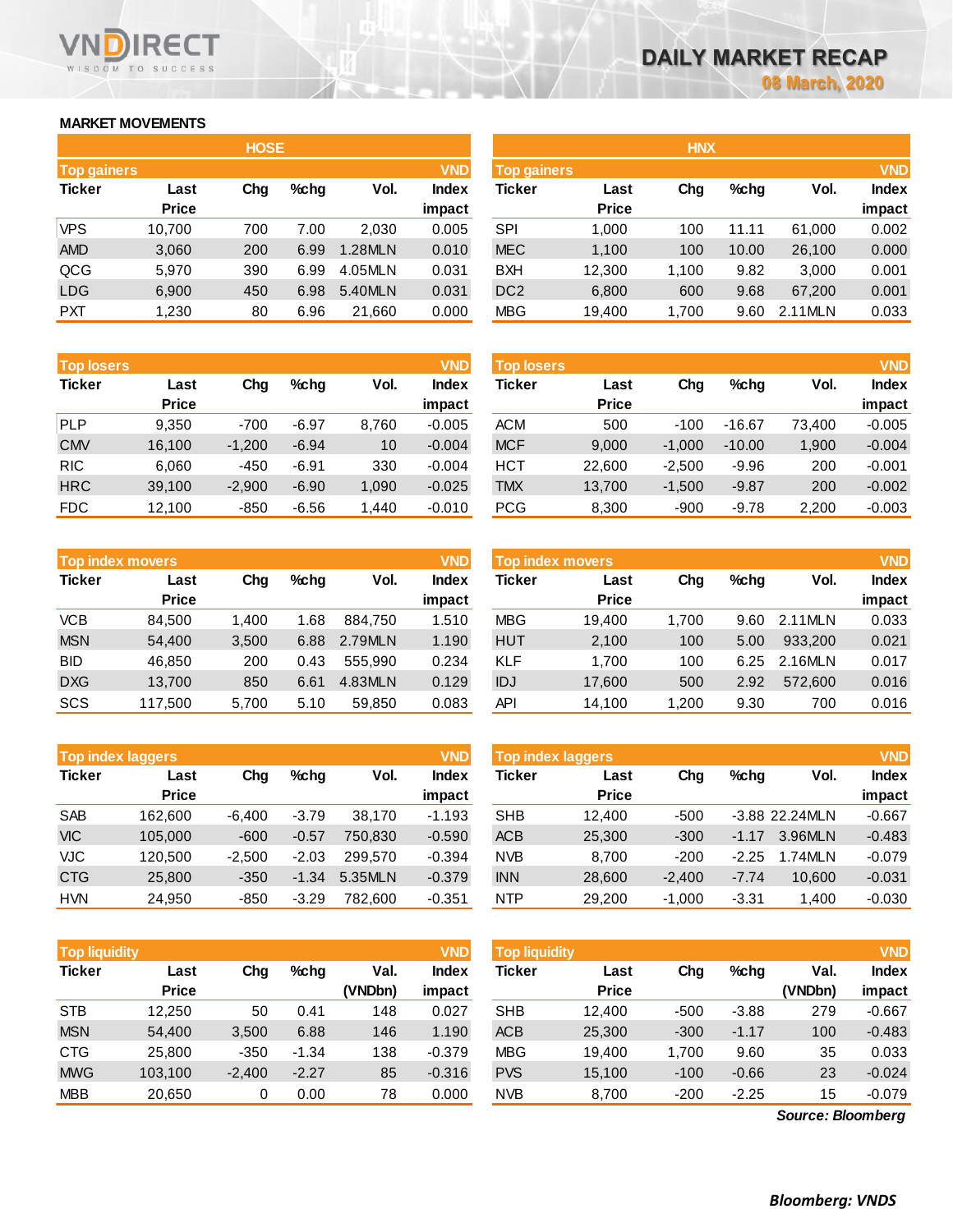

# **FOREIGN ACTIVITIES**

| Volume (Mn'shs)       | <b>HOSE</b> | <b>HNX</b> | <b>Value (VND'bn)</b> | <b>HOSE</b> | <b>HNX</b> |
|-----------------------|-------------|------------|-----------------------|-------------|------------|
| <b>BUY</b>            | 15.2        | 0.3        | <b>BUY</b>            | 452.8       | 3.0        |
| % of market           | 7.5%        | $0.6\%$    | % of market           | 13.1%       | 0.5%       |
| <b>SELL</b>           | 16.3        | 0.7        | <b>SELL</b>           | 474.4       | 9.3        |
| % of market           | 8.0%        | $1.4\%$    | % of market           | 13.7%       | 1.5%       |
| <b>NET BUY (SELL)</b> | (1.1)       | (0.4)      | <b>NET BUY (SELL)</b> | (21.6)      | (6.3)      |

*Source: HSX, HNX*



| <b>YTD ACCUMULATION</b> |             |            |                       |             |                             |
|-------------------------|-------------|------------|-----------------------|-------------|-----------------------------|
| Volume (MIn'shs)        | <b>HOSE</b> | <b>HNX</b> | <b>Value (VND'bn)</b> | <b>HOSE</b> | <b>HNX</b>                  |
| <b>BUY</b>              | 710.0       | 23.9       | <b>BUY</b>            | 27,800.3    | 315.8                       |
| % of market             | 8.4%        | 1.3%       | % of market           | 17.0%       | 0.2%                        |
| <b>SELL</b>             | 869.7       | 93.5       | <b>SELL</b>           | 29,946.2    | 1,156.5                     |
| % of market             | 10.3%       | 5.2%       | % of market           | 18.3%       | 0.7%                        |
| <b>NET BUY (SELL)</b>   | (159.7)     | (69.6)     | <b>NET BUY (SELL)</b> | (2, 146)    | (840.8)<br>Source: HSX, HNX |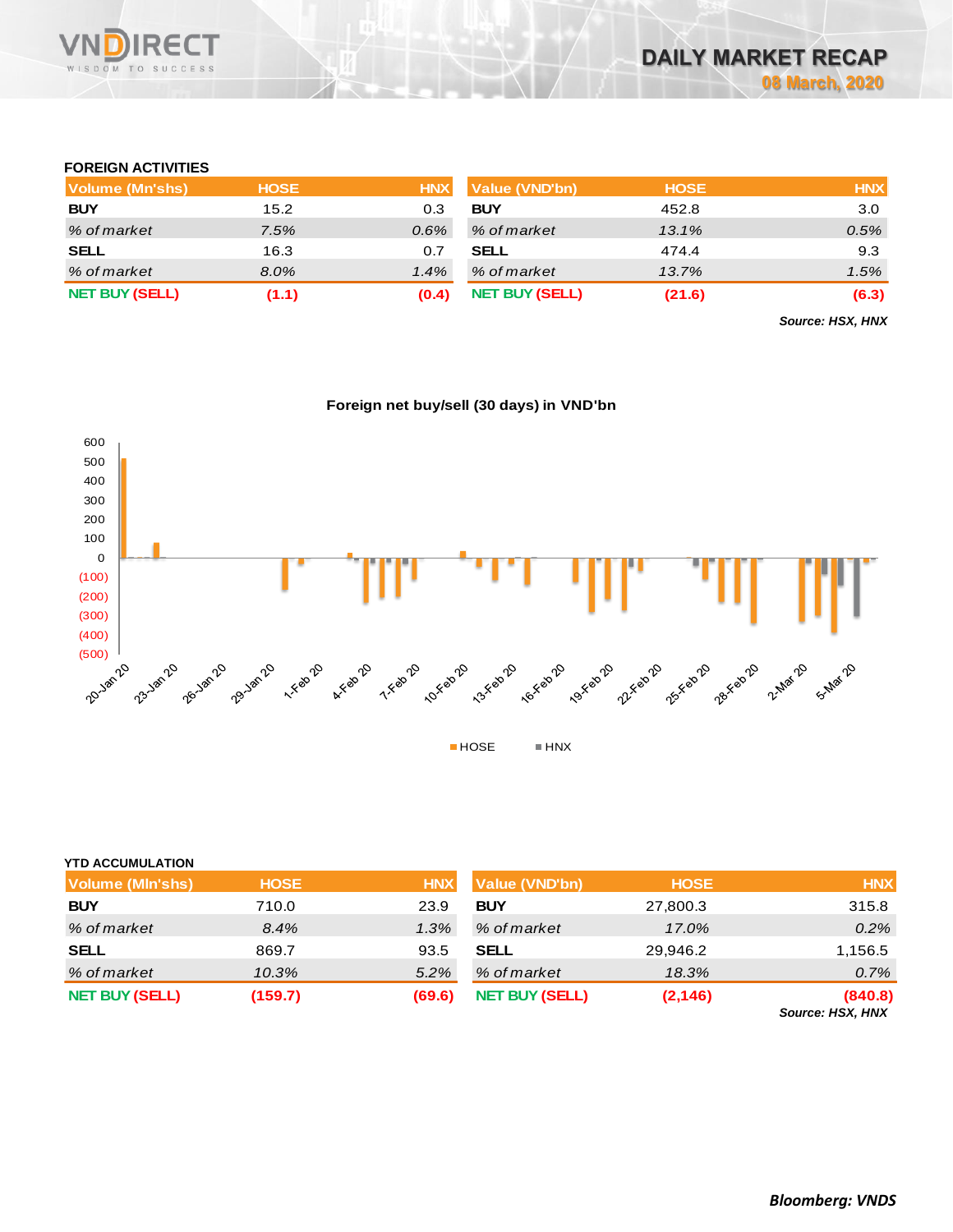# **FOREIGN ACTIVITIES**

WISDOM TO SUCCESS

**RECT** 

Vľ

|            |                               | <b>HOSE</b> |         |       |                 | <b>HNX</b>                    |               |        |         |       |                 |  |
|------------|-------------------------------|-------------|---------|-------|-----------------|-------------------------------|---------------|--------|---------|-------|-----------------|--|
|            | Top buy by foreigners (value) |             |         |       | VND'bn          | Top buy by foreigners (value) |               |        |         |       |                 |  |
| Ticker     | Last<br>Price                 | Chg         | %chg    | Value | Index<br>impact | Ticker                        | Last<br>Price | Chg    | %chg    | Value | Index<br>impact |  |
| <b>VPB</b> | 27,500                        | $-350$      | $-1.26$ | 112.0 | $-0.250$        | PVS                           | 15,100        | $-100$ | $-0.66$ | 0.9   | 0.000           |  |
| <b>WM</b>  | 104,200                       | $-300$      | $-0.29$ | 72.0  | $-0.152$        | <b>TNG</b>                    | 13,900        | $-300$ | $-2.11$ | 0.5   | 0.000           |  |
| <b>MSN</b> | 54,400                        | 3,500       | 6.88    | 36.1  | 1.190           | <b>SHB</b>                    | 12,400        | $-500$ | $-3.88$ | 0.5   | 0.000           |  |
| <b>VCB</b> | 84,500                        | 1,400       | 1.68    | 34.4  | 1.510           | <b>BVS</b>                    | 9,500         | 0      | 0.00    | 0.2   | 0.000           |  |
| мс         | 105,000                       | $-600$      | $-0.57$ | 21.3  | $-0.590$        | <b>SLS</b>                    | 56,500        | 100    | 0.18    | 0.1   | 0.000           |  |

|            | Top sell by foreigners (value) |        |         |       | VND'bn   | <b>VND'bn</b><br>Top sell by foreigners (value) |        |        |          |       |        |
|------------|--------------------------------|--------|---------|-------|----------|-------------------------------------------------|--------|--------|----------|-------|--------|
| Ticker     | Last                           | Chg    | %chg    | Value | Index    | Ticker                                          | Last   | Chg    | %chg     | Value | Index  |
|            | Price                          |        |         |       | impact   |                                                 | Price  |        |          |       | impact |
| <b>VPB</b> | 27,500                         | $-350$ | $-1.26$ | 112.0 | $-0.250$ | PVS                                             | 15,100 | $-100$ | $-0.66$  | 5.9   | 0.000  |
| <b>WM</b>  | 104.200                        | $-300$ | $-0.29$ | 62.2  | $-0.152$ | <b>SHB</b>                                      | 12,400 | $-500$ | $-3.88$  | 1.4   | 0.000  |
| МC         | 105,000                        | $-600$ | $-0.57$ | 44.8  | $-0.590$ | <b>BVS</b>                                      | 9,500  | 0      | $0.00\,$ | 0.6   | 0.000  |
| E1VFVN30   | 13,810                         | $-140$ | $-1.00$ | 24.0  | 0.000    | ΤIG                                             | 7,400  | 0      | 0.00     | 0.5   | 0.000  |
| <b>STB</b> | 12,250                         | 50     | 0.41    | 22.8  | 0.027    | <b>SED</b>                                      | 15,200 | 0      | 0.00     | 0.1   | 0.000  |

|            | Top net buy by foreigners (value) |        |         |       | VND'bn          | Top net buy by foreigners (value). |               | <b>VND'bn</b> |          |       |                 |
|------------|-----------------------------------|--------|---------|-------|-----------------|------------------------------------|---------------|---------------|----------|-------|-----------------|
| Ticker     | Last<br>Price                     | Chg    | %chg    | Value | Index<br>impact | Ticker                             | Last<br>Price | Chg           | %chg     | Value | Index<br>impact |
| MSN        | 54,400                            | 3,500  | 6.88    | 24.9  | 1.190           | TNG                                | 13,900        | $-300$        | $-2.11$  | 0.5   | 0.000           |
| ΧCΒ        | 84,500                            | 1,400  | 1.68    | 20.4  | 1.510.          | <b>SLS</b>                         | 56,500        | 100           | 0.18     | 0.1   | 0.000           |
| LD G       | 6,900                             | 450    | 6.98    | 10.1  | 0.031           | SD <sub>6</sub>                    | 2,400         | 0             | $0.00\,$ | 0.1   | 0.000           |
| WM         | 104,200                           | $-300$ | $-0.29$ | 9.8   | $-0.152$        | SD T                               | 3,000         | 0             | 0.00     | 0.1   | 0.000           |
| <b>GEX</b> | 17,500                            | 400    | 2.34    | 5.8   | 0.057           | LAS                                | 5,700         | $-100$        | $-1.72$  | 0.1   | 0.000           |

|            | Top net sel byforeigners (value) |          |         |         | VND'bn   | Top net sell by foreigners (value) |        | <b>VND'bn</b> |           |         |        |
|------------|----------------------------------|----------|---------|---------|----------|------------------------------------|--------|---------------|-----------|---------|--------|
| Ticker     | Last                             | Chg      | %chg    | Value   | Index    | Ticker                             | Last   | Chg           | %chg      | Value   | Index  |
|            | Price                            |          |         |         | impact   |                                    | Price  |               |           |         | impact |
| МC         | 105,000                          | $-600$   | $-0.57$ | $-23.5$ | $-0.590$ | PVS                                | 15,100 | $-100$        | $-0.66$   | $-5.03$ | 0.000  |
| CII        | 21,600                           | $-1,100$ | $-4.85$ | $-20.4$ | $-0.091$ | <b>SHB</b>                         | 12,400 | $-500$        | $-3.88$   | $-0.95$ | 0.000  |
| <b>STB</b> | 12,250                           | 50       | 0.41    | $-18.8$ | 0.027    | ΤIG                                | 7,400  | 0             | $_{0.00}$ | $-0.47$ | 0.000  |
| <b>HPG</b> | 22,400                           | 50       | 0.22    | $-13.0$ | 0.040    | <b>BVS</b>                         | 9,500  | 0             | 0.00      | $-0.40$ | 0.000  |
| VJC.       | 120,500                          | $-2,500$ | $-2.03$ | $-11.3$ | $-0.394$ | vcs                                | 67,700 | $-300$        | $-0.44$   | $-0.11$ | 0.000  |

 $6$ -Mar $-20$ 

Source: Bloomberg, HOSE, HNX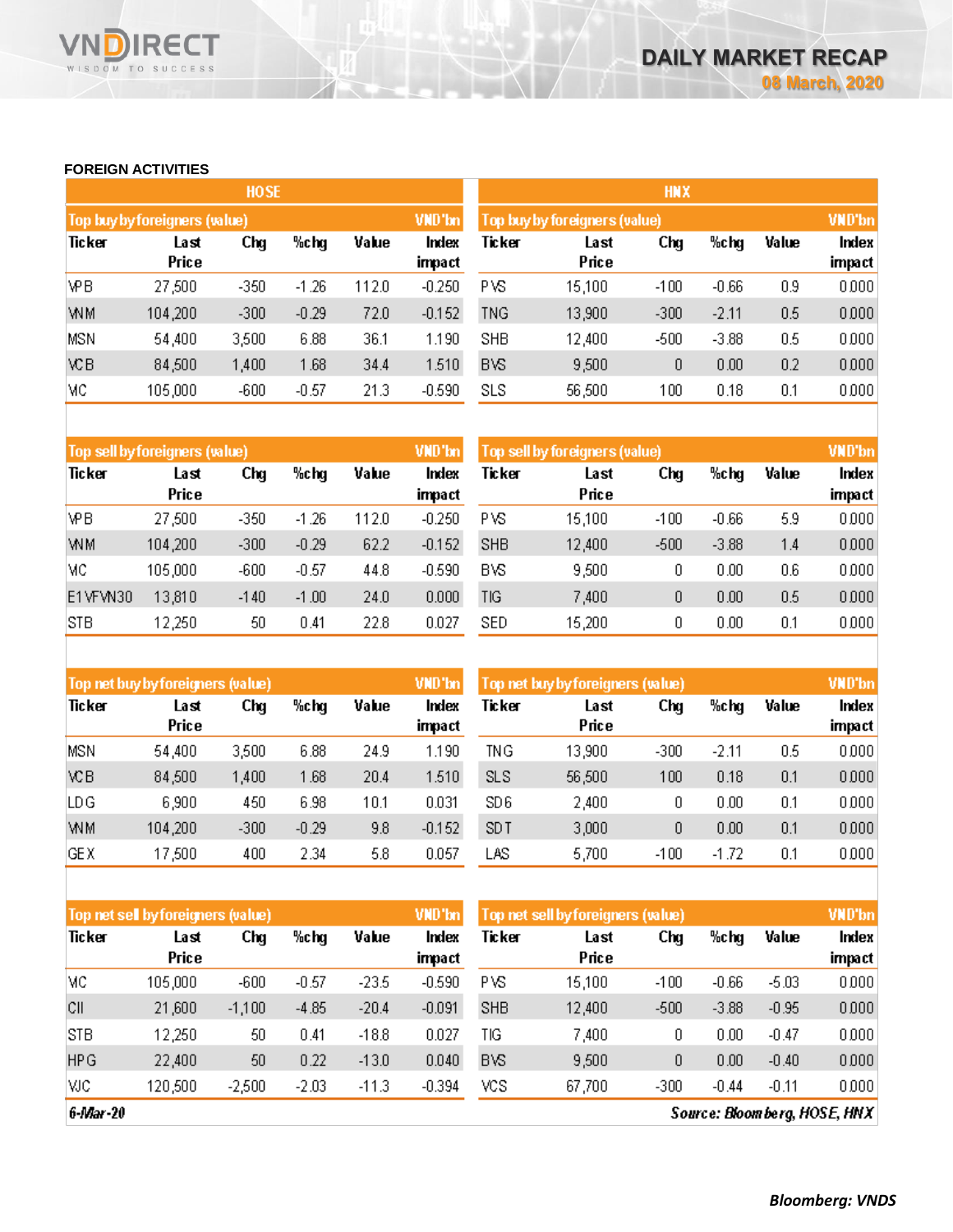# **TOP 60 MARKET CAP STOCKS SNAPSHOT ON HOSE**

**RECT** 

WISDOM TO SUCCESS

VN

| No. Ticker             | <b>Price</b>      |                  | Price change (%)   |                   |                |                |              |              | Mkt. Cap Outs. Vol. Float ratio Avail. Fil Ave. daily vol. | P/E          | P/B            | <b>ROE</b>   | <b>ROA</b>    |
|------------------------|-------------------|------------------|--------------------|-------------------|----------------|----------------|--------------|--------------|------------------------------------------------------------|--------------|----------------|--------------|---------------|
|                        | <b>VND</b>        | 1M               | 3M                 | 6M                | <b>US\$mln</b> | <b>MIn'shs</b> | %            |              | $% (30 days-shs)$                                          | $\pmb{\chi}$ | $\pmb{\times}$ | $\%$         | $\frac{9}{6}$ |
| 1 VIC VM               | 105,000           | $-8.2$           | $-9.4$             | $-13.3$           | 15,304         | 3,382          | 23.2         | 22.0         | 604,830                                                    | 46.3         | 4.7            | 11.7         | 2.2           |
| 2 VCB VM               | 84,500            | $-5.5$           | $-0.5$             | 9.3               | 13,505         | 3,709          | 25.2         | 6.2          | 980,009                                                    | 16.9         | 3.7            | 25.1         | 1.6           |
| 3 VHM VM               | 80,900            | $-6.8$           | $-12.1$            | $-8.9$            | 11,468         | 3,290          | 29.1         | 34.0         | 678,787                                                    | 12.7         | 4.9            | 43.1         | 13.4          |
| 4 BID VM               | 46,850            | $-11.9$          | 18.2               | 23.3<br>$-15.1$   | 8,120          | 4,022          | 18.8<br>45.9 | 12.0         | 954,058                                                    | 19.5<br>19.0 | 2.5            | 13.5<br>35.8 | 0.6<br>25.8   |
| 5 VNM VM<br>6 GAS VM   | 104,200<br>77,500 | $-3.1$<br>$-9.8$ | $-10.4$<br>$-20.9$ | $-23.1$           | 7,819<br>6,392 | 1,741<br>1,914 | 4.2          | 41.4<br>45.4 | 1,083,225<br>287,282                                       | 12.7         | 6.6<br>3.1     | 25.5         | 19.1          |
| 7 SAB VM               | 162,600           | $-14.4$          | $-30.2$            | $-38.9$           | 4,493          | 641            | 10.4         | 36.7         | 69,412                                                     | 21.7         | 5.5            | 29.9         | 20.5          |
| 8 CTG VM               | 25,800            | $-7.0$           | 27.1               | 29.6              | 4,140          | 3,723          | 35.5         | 0.3          | 8,360,626                                                  | 10.2         | 1.3            | 13.1         | 0.8           |
| 9 TCB VM               | 22,050            | $-1.3$           | $-4.8$             | $-0.7$            | 3,326          | 3,500          | 79.6         | 0.0          | 3,144,240                                                  | 7.7          | 1.2            | 17.8         | 2.9           |
| 10 VPB VM              | 27,500            | 7.8              | 40.3               | 35.1              | 2,889          | 2,438          | 72.7         | 0.0          | 4,471,922                                                  | 8.2          | 1.6            | 21.5         | 2.4           |
| 11 VRE VM              | 28,500            | $-7.9$           | $-17.6$            | $-16.4$           | 2,791          | 2,272          | 39.7         | 16.1         | 1,445,766                                                  | 22.7         | 2.4            | 10.3         | 7.6           |
| 12 MSN VM              | 54,400            | 9.0              | $-13.0$            | $-26.5$           | 2,740          | 1,169          | 25.8         | 10.7         | 1,196,775                                                  | 11.4         | 1.5            | 15.4         | 6.9           |
| 13 VJC VM              | 120,500           | $-5.5$           | $-16.6$            | $-7.6$            | 2,720          | 524            | 46.4         | 10.6         | 389,778                                                    | 15.3         | 4.1            | 28.7         | 9.7           |
| 14 HPG VM              | 22,400            | $-11.1$          | $-6.1$             | 4.7               | 2,665          | 2,761          | 52.3         | 10.6         | 6,817,645                                                  | 8.7          | 1.3            | 17.0         | 8.3           |
| 15 PLX VM              | 49,700            | $-4.4$           | $-11.9$            | $-18.0$           | 2,550          | 1,191          | 8.9          | 6.6          | 365,044                                                    | 14.2         | 2.6            | 19.6         | 7.2           |
| 16 NVL VM              | 54,000            | 1.9              | $-5.3$             | $-13.0$           | 2,256          | 970            | 24.5         | 32.2         | 527,721                                                    | 15.2         | 2.4            | 16.6         | 4.3           |
| 17 MBB VM<br>18 MWG VM | 20,650<br>103,100 | $-5.3$<br>$-5.8$ | $-5.5$<br>$-6.9$   | $-1.3$<br>$-11.9$ | 2,146<br>2,014 | 2,411<br>453   | 78.2<br>92.7 | 0.0<br>0.0   | 7,287,964<br>854,351                                       | 5.9<br>11.9  | 1.3<br>3.8     | 22.1<br>36.3 | 2.0<br>11.0   |
| 19 BVHVM               | 55,100            | $-5.7$           | $-16.3$            | $-27.0$           | 1,763          | 742            | 31.9         | 19.7         | 203,887                                                    | 33.8         | 2.1            | 6.7          | 0.9           |
| 20 FPT VM              | 54,000            | 0.7              | $-1.8$             | 2.1               | 1,578          | 678            | 75.4         | 0.0          | 1,828,638                                                  | 12.8         | 2.6            | 21.6         | 9.9           |
| 21 HVN VM              | 24,950            | $-5.5$           | $-29.0$            | $-27.3$           | 1,525          | 1,418          | 3.9          | 20.1         | 807,248                                                    | 15.2         | 2.0            | 12.8         | 2.9           |
| 22 HDB VM              | 28,000            | $-6.4$           | 0.7                | 9.8               | 1,161          | 963            | 72.1         | 6.6          | 1,660,280                                                  | 7.6          | 1.4            | 20.8         | 1.6           |
| 23 POW VM              | 10,100            | 0.5              | $-20.2$            | $-21.1$           | 1,019          | 2,342          | 87.9         | 36.1         | 2,421,157                                                  | 9.5          | 0.9            | 9.7          | 4.3           |
| 24 STB VM              | 12,250            | 11.9             | 22.5               | 20.7              | 952            | 1,804          | 96.2         | 11.4         | 10,550,170                                                 | 9.0          | 0.8            | 9.6          | 0.6           |
| 25 EIB VM              | 17,200            | $-2.8$           | 1.5                | 1.8               | 911            | 1,229          | 94.0         | 0.0          | 157,721                                                    | 24.4         | 1.3            | 5.7          | 0.5           |
| 26 TPB VM              | 22,000            | 2.8              | 1.4                | $-1.8$            | 784            | 827            | 53.8         | 0.0          | 137,844                                                    | 5.9          | 1.4            | 26.1         | 2.1           |
| 27 PNJ VM              | 80,700            | $-3.8$           | $-1.8$             | $-0.4$            | 783            | 225            | 72.8         | 0.0          | 677,052                                                    | 15.1         | 4.0            | 28.6         | 15.8          |
| 28 HNG VM              | 13,400            | $-1.1$           | $-7.6$             | $-21.9$           | 640            | 1,109          | 16.7         | 48.6         | 221,522                                                    | <b>N/A</b>   | 1.5            | $-22.5$      | $-8.6$        |
| 29 BHN VM              | 61,800            | 1.3              | $-20.8$            | $-29.0$           | 617            | 232            | 0.9          | 31.4         | 2,304                                                      | 26.0         | 3.1            | 12.5         | 6.6           |
| 30 KDH VM              | 24,500            | $-1.6$           | $-9.4$             | 2.9               | 575            | 544            | 74.5         | 4.5          | 200,539                                                    | 14.5         | 1.7            | 12.6         | 7.8           |
| 31 DHG VM<br>32 SBT VM | 95,000<br>20,100  | $-0.9$<br>11.7   | 1.5<br>7.8         | 2.0<br>19.3       | 535<br>508     | 131<br>587     | 5.6<br>20.1  | 45.6<br>93.2 | 46,625<br>1,964,312                                        | 20.4<br>39.6 | 3.7<br>1.7     | 18.8<br>4.4  | 15.2<br>1.8   |
| 33 TCH VM              | 31,250            | $-26.5$          | 11.0               | 41.7              | 476            | 353            | 50.0         | 41.9         | 1,171,170                                                  | 19.5         | 2.5            | 12.9         | 8.0           |
| 34 REE VM              | 32,000            | $-5.9$           | $-11.1$            | $-10.0$           | 428            | 310            | 55.9         | 0.0          | 745,371                                                    | 6.1          | 1.0            | 16.6         | 9.3           |
| 35 LGC VM              | 45,000            | 13.9             | 15.4               | 3.0               | 374            | 193            | 0.6          | 4.0          | 226                                                        | 24.2         | 2.9            | 12.7         | 3.5           |
| 36 SSIVM               | 16,700            | $-5.6$           | $-14.4$            | $-20.9$           | 373            | 518            | 83.8         | 46.5         | 2,075,019                                                  | 9.3          | 0.9            | 9.9          | 3.6           |
| 37 PPC VM              | 26,800            | 0.0              | $-5.6$             | 7.2               | 370            | 321            | 24.6         | 32.6         | 241,124                                                    | 6.8          | 1.4            | 21.7         | 17.7          |
| 38 PDR VM              | 26,100            | $-0.2$           | $-5.8$             | $-1.5$            | 369            | 328            | 37.2         | 44.5         | 678,765                                                    | 9.8          | 2.0            | 22.5         | 7.0           |
| 39 GEX VM              | 17,500            | $-8.1$           | $-12.5$            | $-16.1$           | 368            | 488            | 84.5         | 33.6         | 664,805                                                    | 12.9         | 1.3            | 10.6         | 3.3           |
| 40 VGC VM              | 18,500            | 5.4              | 0.5                | $-4.1$            | 357            | 448            | 12.3         | 35.7         | 233,151                                                    | 12.7         | 1.3            | 10.3         | 3.5           |
| 41 DXG VM              | 13,700            | 17.6             | $-1.4$             | $-10.2$           | 310            | 519            | 84.5         | 5.8          | 2,274,253                                                  | 4.8          | 1.0            | 20.3         | 7.2           |
| 42 KBC VM              | 14,700            | $-0.7$           | $-1.3$             | $-5.2$            | 298            | 470            | 71.4         | 24.5         | 2,606,132                                                  | 8.1          | 0.7            | 9.3          | 5.1           |
| 43 VPIVM               | 41,800            | $-1.2$           | 0.7                | 0.8               | 288            | 160            | 100.0        | 43.2         | 475,053                                                    | 12.7         | 2.7            | 22.0         | 6.6           |
| 44 NLG VM<br>45 PHR VM | 26,200<br>47,850  | $-0.4$<br>32.9   | $-5.4$<br>$-11.7$  | $-6.8$<br>$-19.0$ | 282<br>279     | 250<br>135     | 62.2<br>32.8 | 0.0<br>42.5  | 501,756<br>554,919                                         | 7.0          | 1.3            | 18.7<br>15.1 | 9.4<br>8.2    |
| 46 SCS VM              | 117,500           | $-0.8$           | $-13.9$            | $-25.2$           | 255            | 50             | 98.7         | 28.0         | 18,202                                                     | 15.2<br>12.6 | 2.6<br>6.3     | 53.4         | 49.1          |
| 47 VHC VM              | 32,050            | $-6.3$           | $-19.4$            | $-19.7$           | 251            | 182            | 50.1         | 65.7         | 173,761                                                    | 5.0          | 1.2            | 26.3         | 18.3          |
| 48 NT2 VM              | 19,900            | $-1.0$           | $-11.6$            | $-21.0$           | 247            | 288            | 32.3         | 30.5         | 227,566                                                    | 7.8          | 1.4            | 19.0         | 9.2           |
| 49 GMD VM              | 19,050            | $-2.3$           | $-16.4$            | $-32.4$           | 244            | 297            | 81.0         | 0.0          | 436,155                                                    | 11.9         | 1.0            | 8.1          | 5.1           |
| 50 HCM VM              | 18,150            | $-4.0$           | $-24.1$            | $-14.4$           | 239            | 305            | 22.1         | 45.2         | 1,327,036                                                  | 12.8         | 1.3            | 11.7         | 6.8           |
| 51 HPX VM              | 27,150            | 2.5              | 4.4                | 2.5               | 234            | 200            | 90.3         | 35.2         | 276,911                                                    | 12.2         | 1.8            | 16.1         | 6.2           |
| 52 CII VM              | 21,600            | $-9.8$           | $-6.1$             | 5.1               | 231            | 248            | 81.8         | 20.2         | 365,599                                                    | 7.8          | 0.9            | 12.9         | 2.7           |
| 53 CTD VM              | 70,000            | 31.8             | 7.0                | $-27.8$           | 230            | 76             | 67.4         | 2.2          | 217,081                                                    | 7.9          | 0.6            | 8.2          | 4.3           |
| 54 HT1 VM              | 13,950            | $-3.8$           | $-5.7$             | $-10.0$           | 229            | 382            | 99.7         | 42.5         | 57,702                                                     | 7.1          | 1.0            | 14.2         | 7.1           |
| 55 VCF VM              | 197,000           | $-1.5$           | 6.5                | 12.6              | 226            | 27             | 1.5          | 48.4         | 396                                                        | 7.7          | 3.6            | 47.6         | 30.7          |
| 56 PVD VM              | 12,250            | $-8.2$           | $-18.3$            | $-31.4$           | 222            | 421            | 49.5         | 31.7         | 3,238,460                                                  | 35.0         | 0.4            | 1.4          | 0.9           |
| 57 DPM VM              | 12,450            | 6.4              | $-5.0$             | $-6.7$            | 210            | 391            | 36.7         | 30.1         | 342,268                                                    | 16.1         | 0.6            | 4.7          | 3.3           |
| 58 PME VM              | 63,800            | 20.4             | 18.4               | 16.0              | 206            | 75             | 25.4         | 37.9         | 28,312                                                     | 14.9         | 2.4            | 17.2         | 14.5          |
| 59 GEG VM              | 23,250            | $-6.8$           | $-15.6$            | <b>N/A</b>        | 204            | 204            | 58.6         | 12.2         | 336,567                                                    | 20.1         | 2.0            | 10.3         | 4.6<br>2.5    |
| 60 PAN VM              | 20,300            | $-7.7$           | $-10.3$            | $-12.3$           | 189            | 216            | 78.4         | 5.9          | 10,996                                                     | 16.7         | 1.2            | 6.9          |               |